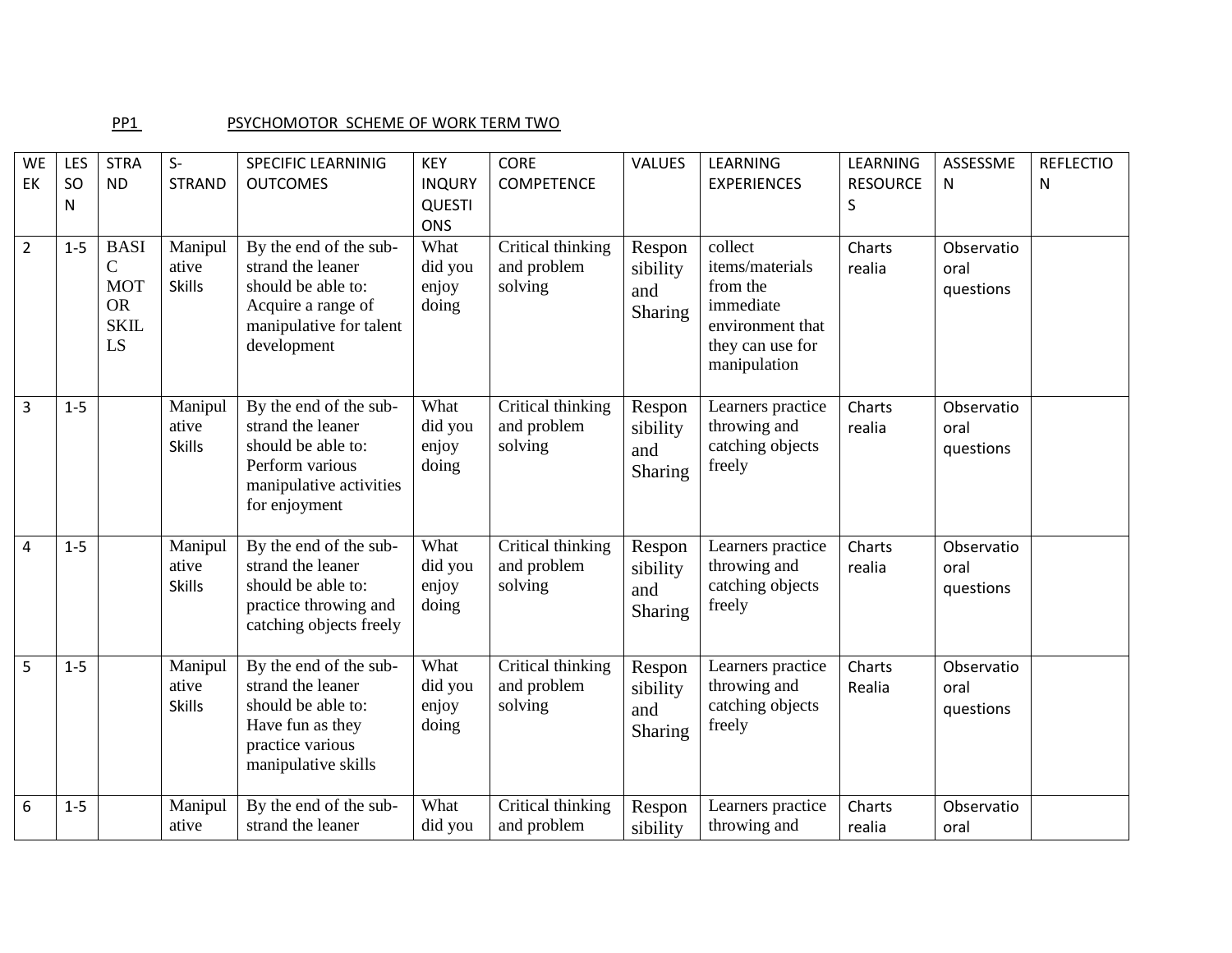|                |         |                                | <b>Skills</b>                     | should be able to:<br>Have fun as they<br>practice various<br>manipulative skills                                                                            | enjoy<br>doing                      | solving                                     | and<br>Sharing                              | catching objects<br>freely                                                                         |                  | questions                       |  |
|----------------|---------|--------------------------------|-----------------------------------|--------------------------------------------------------------------------------------------------------------------------------------------------------------|-------------------------------------|---------------------------------------------|---------------------------------------------|----------------------------------------------------------------------------------------------------|------------------|---------------------------------|--|
| $\overline{7}$ | $1 - 5$ |                                | Manipul<br>ative<br><b>Skills</b> | By the end of the sub-<br>strand the leaner<br>Develop awareness of<br>different strength<br>required for kicking<br>different objects<br>should be able to: | What<br>did you<br>enjoy<br>doing   | Critical thinking<br>and problem<br>solving | Respon<br>sibility<br>and<br><b>Sharing</b> | guide learner on<br>the safety<br>precautions to be<br>followed during<br>throwing and<br>catching | Charts<br>realia | Observatio<br>oral<br>questions |  |
| 8              | $1 - 5$ | <b>FUN</b><br><b>GAM</b><br>ES | Traditio<br>nal<br>games          | By the end of the sub-<br>strand the leaner<br>should be able to:<br>collect materials from<br>home and<br>neighborhood                                      | How did<br>you play<br>the<br>games | Critical thinking<br>and problem<br>solving | Respon<br>sibility<br>and<br>Sharing        | Guide learners to;<br>collect materials<br>from home and<br>neighborhood                           | Charts<br>realia | Observatio<br>oral<br>questions |  |
| 9              | $1 - 5$ |                                |                                   | By the end of the sub-<br>strand the leaner<br>should be able to:<br>identify various<br>traditional and modern<br>games played in the<br>environment        | How did<br>you play<br>the<br>games | Critical thinking<br>and problem<br>solving | Respon<br>sibility<br>and<br>Sharing        | Guide learners to;<br>collect materials<br>from home and<br>neighborhood                           | Charts<br>realia | Observatio<br>oral<br>questions |  |
|                |         |                                |                                   | By the end of the sub-<br>strand the leaner<br>should be able to:list<br>various traditional and<br>modern games played                                      | How did<br>you play<br>the<br>games | Critical thinking<br>and problem<br>solving | Respon<br>sibility<br>and<br>Sharing        | learners list<br>various<br>traditional and<br>modern games<br>played in the                       | Charts<br>realia | Observatio<br>oral<br>questions |  |